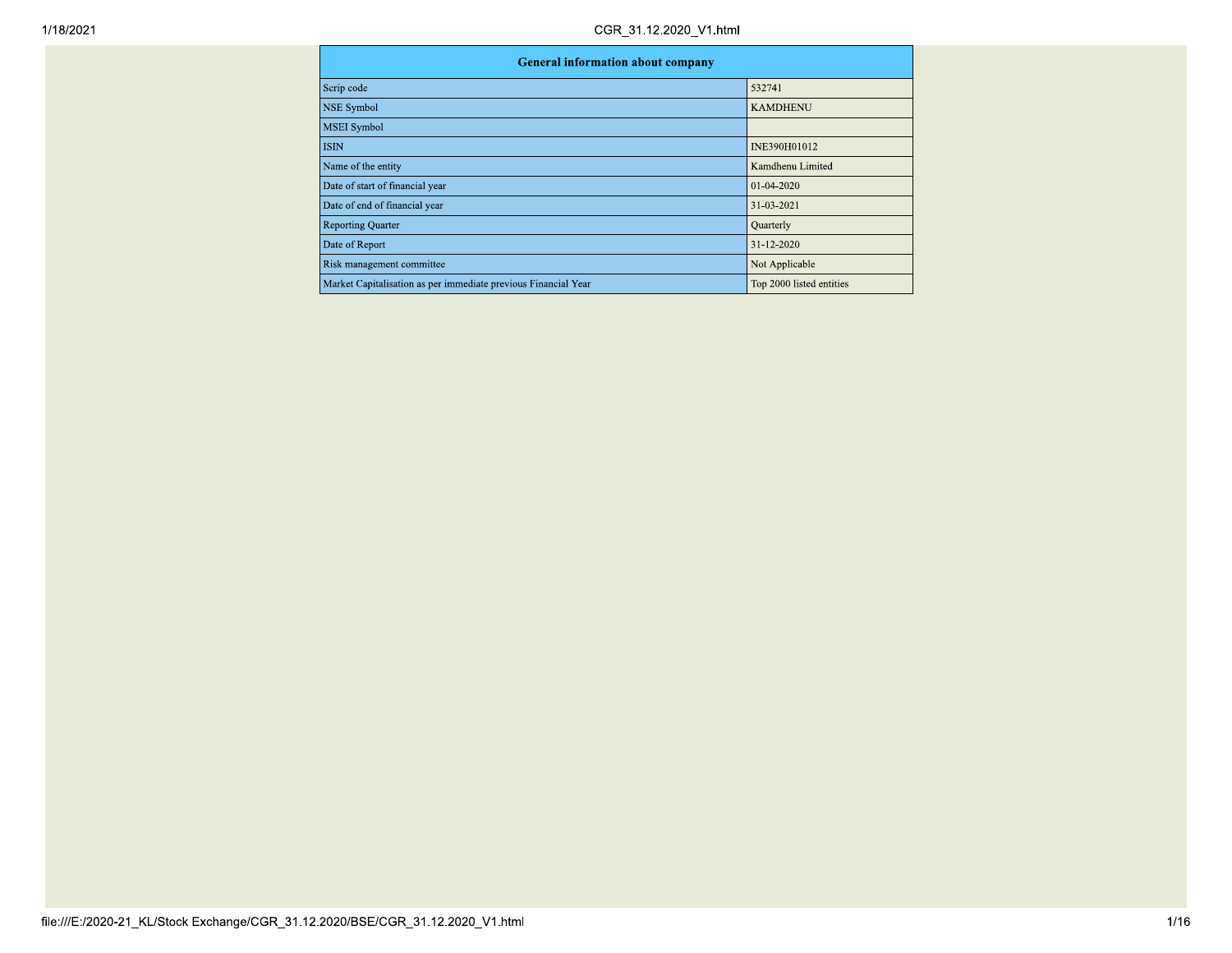|                |                                                                      |                                                 |                     |            |                                 |                                       |                                 |                            |                                                                                                              |                                             | <b>Annexure I</b>                           |                            |                      |                                                       |                                                                                                                                                        |                                                                                                                                                                   |                                                                                                                                                                          |                                                                                                                                                                                                         |                                      |                                             |
|----------------|----------------------------------------------------------------------|-------------------------------------------------|---------------------|------------|---------------------------------|---------------------------------------|---------------------------------|----------------------------|--------------------------------------------------------------------------------------------------------------|---------------------------------------------|---------------------------------------------|----------------------------|----------------------|-------------------------------------------------------|--------------------------------------------------------------------------------------------------------------------------------------------------------|-------------------------------------------------------------------------------------------------------------------------------------------------------------------|--------------------------------------------------------------------------------------------------------------------------------------------------------------------------|---------------------------------------------------------------------------------------------------------------------------------------------------------------------------------------------------------|--------------------------------------|---------------------------------------------|
|                |                                                                      |                                                 |                     |            |                                 |                                       |                                 |                            | Annexure I to be submitted by listed entity on quarterly basis                                               |                                             |                                             |                            |                      |                                                       |                                                                                                                                                        |                                                                                                                                                                   |                                                                                                                                                                          |                                                                                                                                                                                                         |                                      |                                             |
|                |                                                                      |                                                 |                     |            |                                 |                                       |                                 |                            |                                                                                                              |                                             | <b>I. Composition of Board of Directors</b> |                            |                      |                                                       |                                                                                                                                                        |                                                                                                                                                                   |                                                                                                                                                                          |                                                                                                                                                                                                         |                                      |                                             |
|                | Disclosure of notes on composition of board of directors explanatory |                                                 |                     |            |                                 |                                       |                                 |                            |                                                                                                              |                                             |                                             |                            |                      |                                                       |                                                                                                                                                        |                                                                                                                                                                   |                                                                                                                                                                          |                                                                                                                                                                                                         |                                      |                                             |
|                | Wether the listed entity has a Regular Chairperson   Yes             |                                                 |                     |            |                                 |                                       |                                 |                            |                                                                                                              |                                             |                                             |                            |                      |                                                       |                                                                                                                                                        |                                                                                                                                                                   |                                                                                                                                                                          |                                                                                                                                                                                                         |                                      |                                             |
|                |                                                                      |                                                 |                     |            |                                 |                                       |                                 |                            |                                                                                                              |                                             | Whether Chairperson is related to MD or CEO |                            |                      | Yes                                                   |                                                                                                                                                        |                                                                                                                                                                   |                                                                                                                                                                          |                                                                                                                                                                                                         |                                      |                                             |
| $S_I$          | Title<br>(Mr<br>Ms)                                                  | Name of the<br>Director                         | PAN                 | <b>DIN</b> | Category<br>$1$ of<br>directors | Category 2<br>of directors            | Category<br>$3$ of<br>directors | Date<br>of<br><b>Birth</b> | Whether<br>special<br>resolution<br>passed?<br>[Refer Reg.<br>$17(1A)$ of<br>Listing<br><b>Regulations</b> ] | Date of<br>passing<br>special<br>resolution | <b>Initial Date</b><br>of<br>appointment    | Date of Re-<br>appointment | Date of<br>cessation | Tenure<br><sup>of</sup><br>director<br>(in<br>months) | No of<br>Directorship<br>in listed<br>entities<br>including<br>this listed<br>entity (Refer<br>Regulation<br>17A of<br>Listing<br><b>Regulations</b> ) | No of<br>Independent<br>Directorship<br>in listed<br>entities<br>including<br>this listed<br>entity (Refer<br>Regulation<br>$17A(1)$ of<br>Listing<br>Regulations | Number of<br>memberships<br>in Audit/<br>Stakeholder<br>Committee(s)<br>including this<br>listed entity<br>(Refer<br>Regulation<br>$26(1)$ of<br>Listing<br>Regulations) | No of post of<br>Chairperson<br>in Audit/<br>Stakeholder<br>Committee<br>held in listed<br>entities<br>including this<br>listed entity<br>(Refer<br>Regulation<br>$26(1)$ of<br>Listing<br>Regulations) | Notes for<br>not<br>providing<br>PAN | Notes for<br>not<br>providing<br><b>DIN</b> |
|                | Mr                                                                   | <b>SATISH</b><br><b>KUMAR</b><br><b>AGARWAL</b> | ACOPA8349L          | 00005981   | Executive<br>Director           | Chairperson<br>related to<br>Promoter | MD                              | $07 -$<br>$07 -$<br>1949   | <b>NA</b>                                                                                                    |                                             | 12-09-1994                                  |                            |                      |                                                       |                                                                                                                                                        |                                                                                                                                                                   |                                                                                                                                                                          |                                                                                                                                                                                                         |                                      |                                             |
| $\overline{2}$ | Mr                                                                   | <b>SUNIL</b><br><b>KUMAR</b><br><b>AGARWAL</b>  | ACOPA8342B          | 00005973   | Executive<br>Director           | Not<br>Applicable                     |                                 | $01-$<br>$07 -$<br>1957    | <b>NA</b>                                                                                                    |                                             | 01-01-2003                                  |                            |                      |                                                       |                                                                                                                                                        |                                                                                                                                                                   |                                                                                                                                                                          |                                                                                                                                                                                                         |                                      |                                             |
| $\overline{3}$ | Mr                                                                   | <b>SAURABH</b><br><b>AGARWAL</b>                | ACOPA8350M 00005970 |            | Executive 1<br>Director         | Not<br>Applicable                     |                                 | $23 -$<br>$11-$<br>1974    | <b>NA</b>                                                                                                    |                                             | 01-01-2003                                  |                            |                      |                                                       |                                                                                                                                                        |                                                                                                                                                                   |                                                                                                                                                                          |                                                                                                                                                                                                         |                                      |                                             |
| $\overline{4}$ | Mr                                                                   | <b>SACHIN</b><br><b>AGARWAL</b>                 | ACOPA8348M 01188710 |            | Executive Not<br>Director       | Applicable                            |                                 | $25 -$<br>$11-$<br>1977    | NA                                                                                                           |                                             | 14-04-2007                                  |                            |                      |                                                       |                                                                                                                                                        |                                                                                                                                                                   |                                                                                                                                                                          | $\Omega$                                                                                                                                                                                                |                                      |                                             |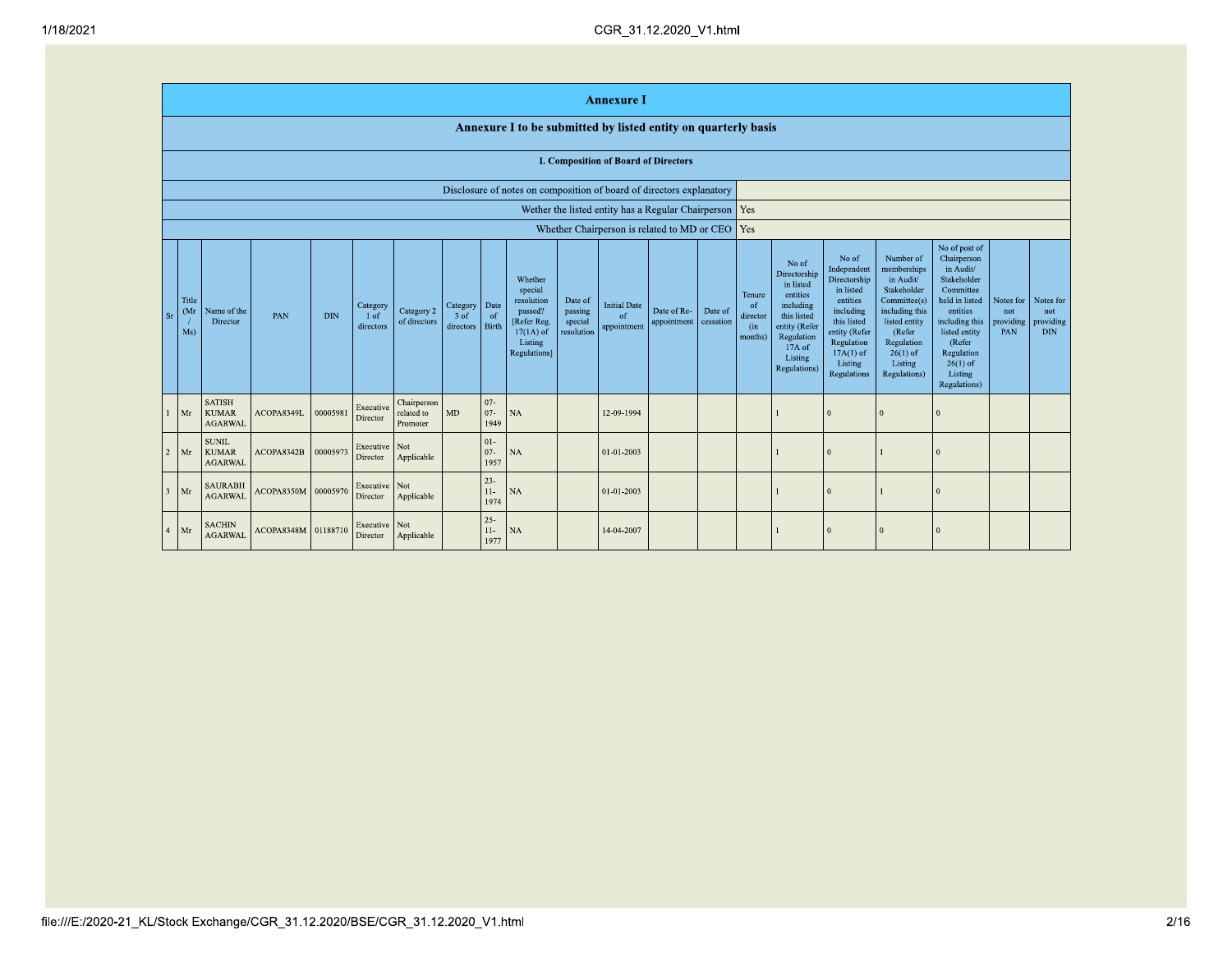|                       |                                   |                                                  |                     |            |                                                |                                          |                               |                              | <b>I. Composition of Board of Directors</b>                                                          |                                             |                                          |                            |                      |                                                       |                                                                                                                                                  |                                                                                                                                                                      |                                                                                                                                                                          |                                                                                                                                                                                                            |                         |                                                       |
|-----------------------|-----------------------------------|--------------------------------------------------|---------------------|------------|------------------------------------------------|------------------------------------------|-------------------------------|------------------------------|------------------------------------------------------------------------------------------------------|---------------------------------------------|------------------------------------------|----------------------------|----------------------|-------------------------------------------------------|--------------------------------------------------------------------------------------------------------------------------------------------------|----------------------------------------------------------------------------------------------------------------------------------------------------------------------|--------------------------------------------------------------------------------------------------------------------------------------------------------------------------|------------------------------------------------------------------------------------------------------------------------------------------------------------------------------------------------------------|-------------------------|-------------------------------------------------------|
|                       |                                   |                                                  |                     |            |                                                |                                          |                               |                              | Disclosure of notes on composition of board of directors explanatory                                 |                                             |                                          |                            |                      |                                                       |                                                                                                                                                  |                                                                                                                                                                      |                                                                                                                                                                          |                                                                                                                                                                                                            |                         |                                                       |
|                       |                                   |                                                  |                     |            |                                                |                                          |                               |                              | Wether the listed entity has a Regular Chairperson                                                   |                                             |                                          |                            |                      |                                                       |                                                                                                                                                  |                                                                                                                                                                      |                                                                                                                                                                          |                                                                                                                                                                                                            |                         |                                                       |
| -Sr                   | Title<br>(M <sub>1</sub> )<br>Ms) | Name of the<br>Director                          | PAN                 | <b>DIN</b> | Category 1<br>of directors                     | Category 2<br><sup>of</sup><br>directors | Category<br>3 of<br>directors | Date<br>- of<br><b>Birth</b> | Whether<br>special<br>resolution<br>passed?<br>[Refer Reg.<br>$17(1A)$ of<br>Listing<br>Regulations] | Date of<br>passing<br>special<br>resolution | <b>Initial Date</b><br>of<br>appointment | Date of Re-<br>appointment | Date of<br>cessation | Tenure<br><sub>of</sub><br>director<br>(in<br>months) | No of<br>Directorship<br>in listed<br>entities<br>including<br>this listed<br>entity (Refer<br>Regulation<br>$17A$ of<br>Listing<br>Regulations) | No of<br>Independent<br>Directorship<br>in listed<br>entities<br>including<br>this listed<br>entity<br>(Refer<br>Regulation<br>$17A(1)$ of<br>Listing<br>Regulations | Number of<br>memberships<br>in Audit/<br>Stakeholder<br>Committee(s)<br>including this<br>listed entity<br>(Refer<br>Regulation<br>$26(1)$ of<br>Listing<br>Regulations) | No of post<br>of<br>Chairperson<br>in Audit/<br>Stakeholder<br>Committee<br>held in listed<br>entities<br>including<br>this listed<br>entity (Refer<br>Regulation<br>$26(1)$ of<br>Listing<br>Regulations) | Notes for<br>not<br>PAN | Notes for<br>not<br>providing providing<br><b>DIN</b> |
| $\tilde{\mathcal{L}}$ | Mr                                | <b>MAHENDRA</b><br><b>KUMAR</b><br><b>DOOGER</b> | AEOPD3677C 00319034 |            | Non-<br>Executive -<br>Independent<br>Director | Not<br>Applicable                        |                               | $01 -$<br>$07 -$<br>1951     | NA                                                                                                   |                                             | 01-04-2014                               | 01-04-2019                 |                      | 60                                                    | $\overline{\phantom{0}}$                                                                                                                         | 5                                                                                                                                                                    | 8                                                                                                                                                                        |                                                                                                                                                                                                            |                         |                                                       |
| 6                     | Mr                                | <b>RAMESH</b><br><b>CHAND</b><br><b>SURANA</b>   | AASPS8226L          | 00089854   | Non-<br>Executive -<br>Independent<br>Director | Not<br>Applicable                        |                               | $19-$<br>$07 -$<br>1953      | NA                                                                                                   |                                             | 01-04-2014                               | 01-04-2019                 |                      | 60                                                    |                                                                                                                                                  |                                                                                                                                                                      | $\overline{2}$                                                                                                                                                           | $\overline{0}$                                                                                                                                                                                             |                         |                                                       |
|                       | Mr                                | <b>RAMESH</b><br><b>CHANDRA</b><br><b>JAIN</b>   | AAJPJ8792R          | 00038529   | Non-<br>Executive -<br>Independent<br>Director | Not<br>Applicable                        |                               | $22 -$<br>$12 -$<br>1946     | <b>NA</b>                                                                                            |                                             | 02-05-2019                               |                            |                      | 24                                                    | $\overline{\mathbf{3}}$                                                                                                                          | $\overline{3}$                                                                                                                                                       | $\overline{2}$                                                                                                                                                           | $\overline{2}$                                                                                                                                                                                             |                         |                                                       |
|                       | Mrs                               | <b>NISHAL</b><br><b>JAIN</b>                     | AFDPJ1240F          | 06934656   | Non-<br>Executive -<br>Independent<br>Director | Not<br>Applicable                        |                               | $06-$<br>$09 -$<br>1984      | <b>NA</b>                                                                                            |                                             | 31-07-2014                               | 01-04-2019                 |                      | 60                                                    |                                                                                                                                                  | $\overline{\mathcal{L}}$                                                                                                                                             | $\overline{2}$                                                                                                                                                           | $\Omega$                                                                                                                                                                                                   |                         |                                                       |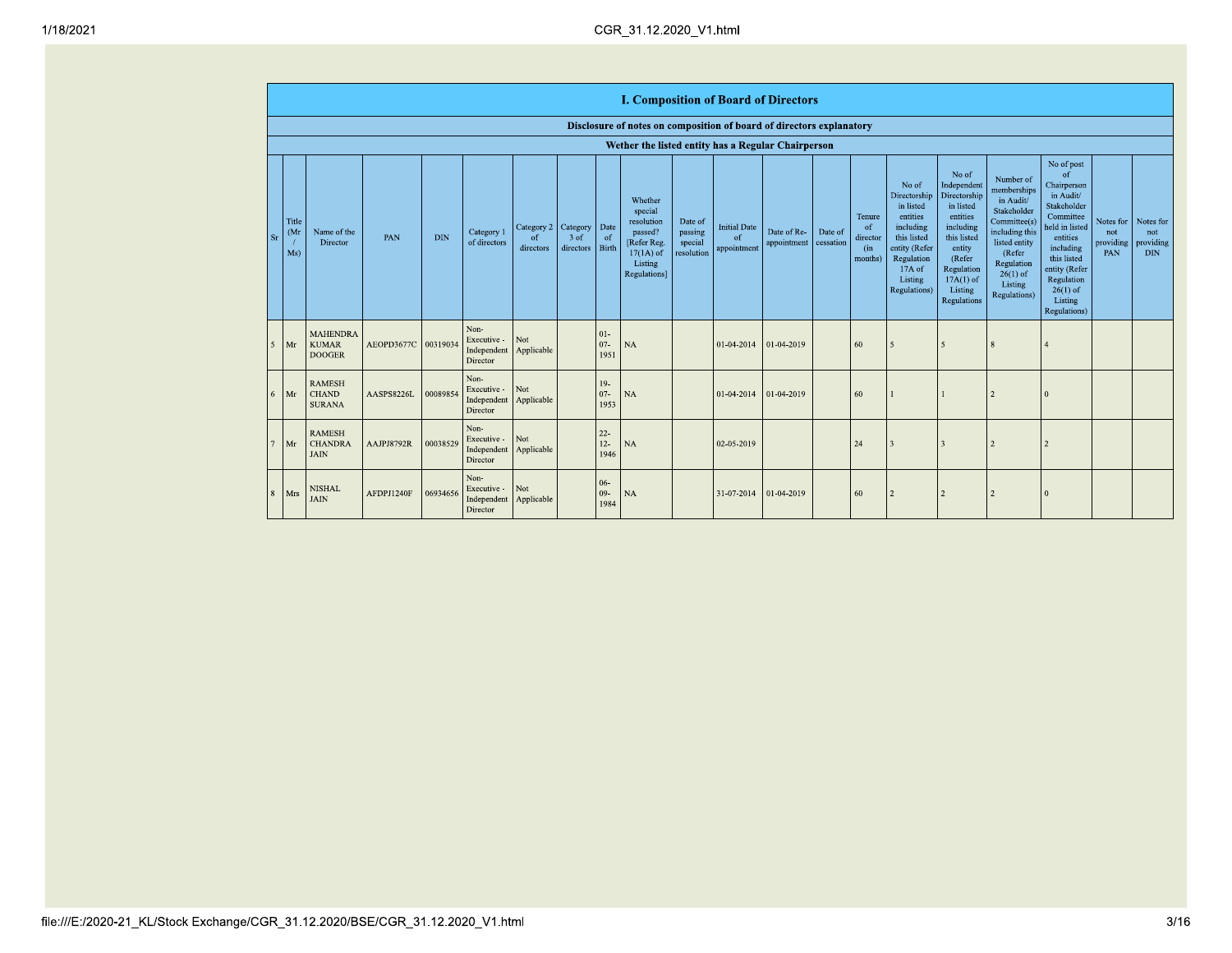|                |                      | <b>Audit Committee Details</b>         |                                                       |                            |                        |                      |                |
|----------------|----------------------|----------------------------------------|-------------------------------------------------------|----------------------------|------------------------|----------------------|----------------|
|                |                      |                                        | Whether the Audit Committee has a Regular Chairperson |                            | Yes                    |                      |                |
| <b>Sr</b>      | <b>DIN</b><br>Number | Name of Committee<br>members           | Category 1 of directors                               | Category 2 of<br>directors | Date of<br>Appointment | Date of<br>Cessation | <b>Remarks</b> |
|                | 00319034             | <b>MAHENDRA KUMAR</b><br><b>DOOGER</b> | Non-Executive - Independent<br>Director               | Chairperson                | $01 - 04 - 2014$       |                      |                |
| $\overline{2}$ | 00005973             | <b>SUNIL KUMAR</b><br><b>AGARWAL</b>   | <b>Executive Director</b>                             | Member                     | $01-04-2014$           |                      |                |
| 3              | 00089854             | <b>RAMESH CHAND</b><br><b>SURANA</b>   | Non-Executive - Independent<br>Director               | Member                     | $01-04-2014$           |                      |                |
| $\overline{4}$ |                      | 06934656 NISHAL JAIN                   | Non-Executive - Independent<br>Director               | Member                     | $02 - 05 - 2019$       |                      |                |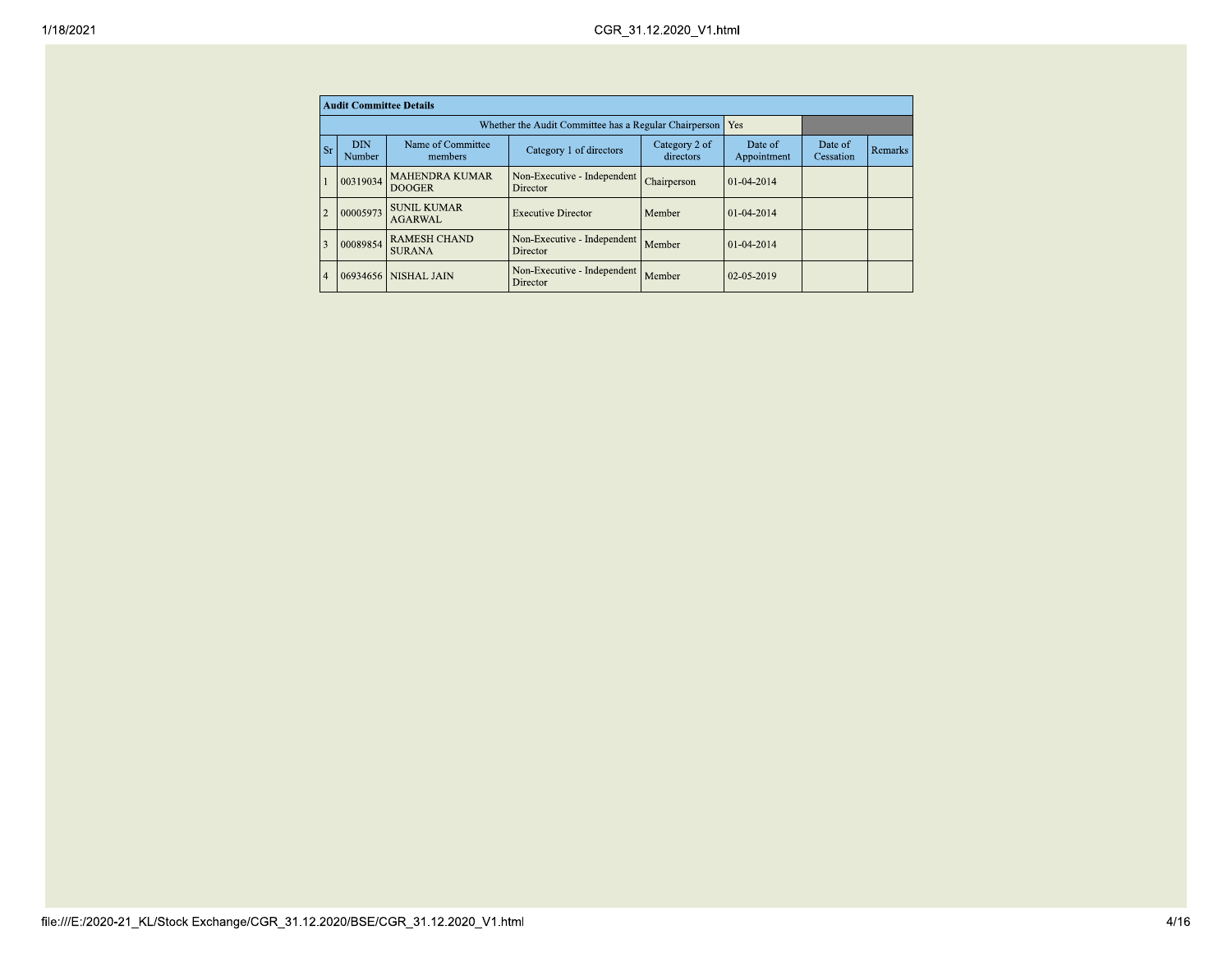|                |                      | Nomination and remuneration committee                                                 |                                                                             |             |                   |                      |         |
|----------------|----------------------|---------------------------------------------------------------------------------------|-----------------------------------------------------------------------------|-------------|-------------------|----------------------|---------|
|                |                      |                                                                                       | Whether the Nomination and remuneration committee has a Regular Chairperson |             | <b>Yes</b>        |                      |         |
| <b>Sr</b>      | <b>DIN</b><br>Number | Name of Committee<br>Category 2 of<br>Category 1 of directors<br>directors<br>members |                                                                             |             |                   | Date of<br>Cessation | Remarks |
| $\mathbf{1}$   | 00319034             | <b>MAHENDRA KUMAR</b><br><b>DOOGER</b>                                                | Non-Executive - Independent<br>Director                                     | Chairperson | $101 - 04 - 2014$ |                      |         |
| $\overline{2}$ | 00089854             | <b>RAMESH CHAND</b><br><b>SURANA</b>                                                  | Non-Executive - Independent<br>Director                                     | Member      | $01-04-2014$      |                      |         |
| 3              |                      | 06934656 NISHAL JAIN                                                                  | Non-Executive - Independent<br>Director                                     | Member      | $02-05-2019$      |                      |         |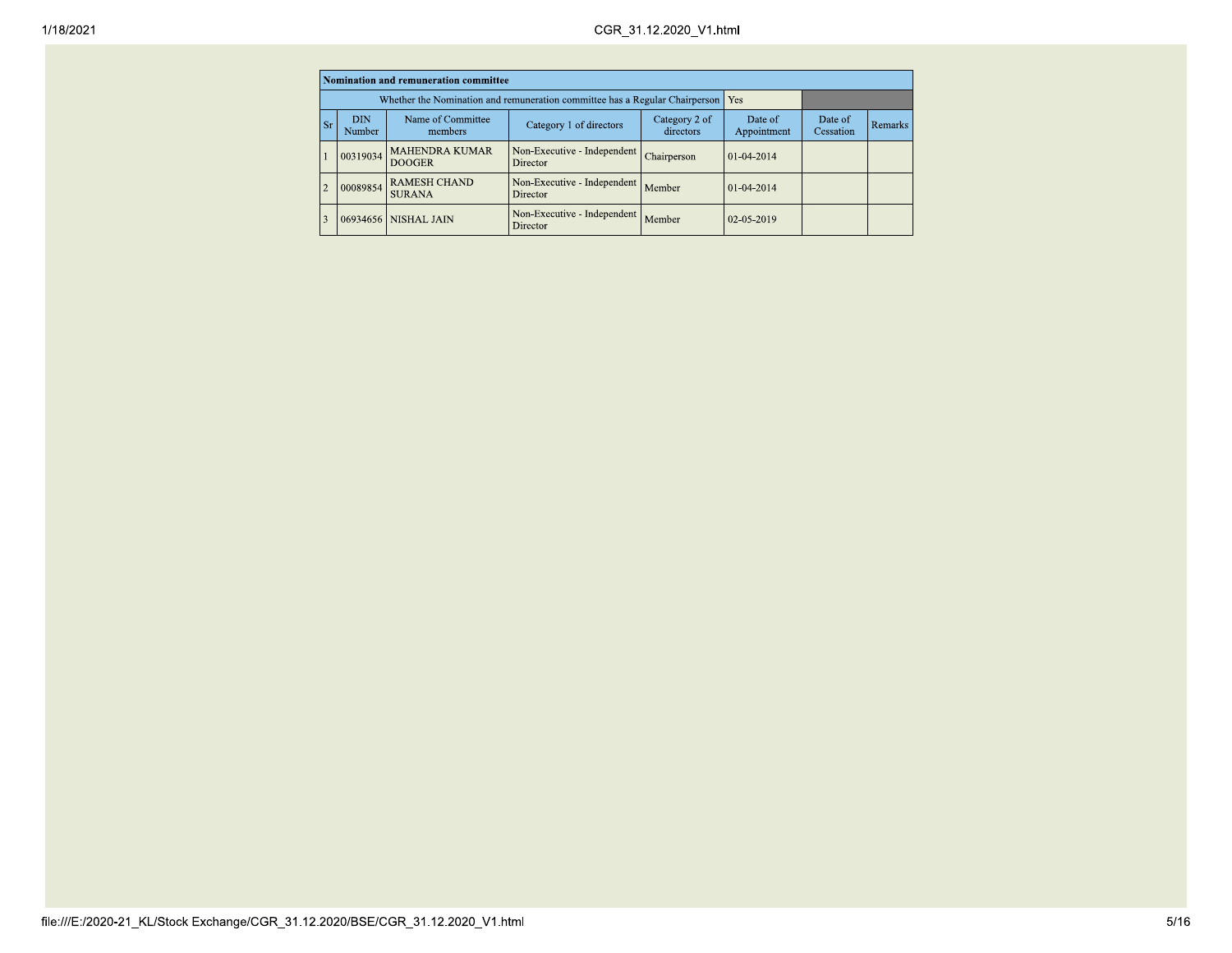| 1/18/2021 |               |                      |                                            |                                                                                 | CGR_31.12.2020_V1.html     |                        |                      |         |
|-----------|---------------|----------------------|--------------------------------------------|---------------------------------------------------------------------------------|----------------------------|------------------------|----------------------|---------|
|           |               |                      | <b>Stakeholders Relationship Committee</b> |                                                                                 |                            |                        |                      |         |
|           |               |                      |                                            | Whether the Stakeholders Relationship Committee has a Regular Chairperson   Yes |                            |                        |                      |         |
|           | $\vert$ Sr    | <b>DIN</b><br>Number | Name of Committee<br>members               | Category 1 of directors                                                         | Category 2 of<br>directors | Date of<br>Appointment | Date of<br>Cessation | Remarks |
|           |               | 00319034             | MAHENDRA KUMAR<br><b>DOOGER</b>            | Non-Executive - Independent Chairperson<br>Director                             |                            | $01-04-2014$           |                      |         |
|           |               |                      | 00089854 RAMESH CHAND<br><b>SURANA</b>     | Non-Executive - Independent Member<br>Director                                  |                            | 01-04-2014             |                      |         |
|           | $\mathcal{R}$ |                      | 00005970 SAURABH AGARWAL                   | <b>Executive Director</b>                                                       | Member                     | $01-04-2014$           |                      |         |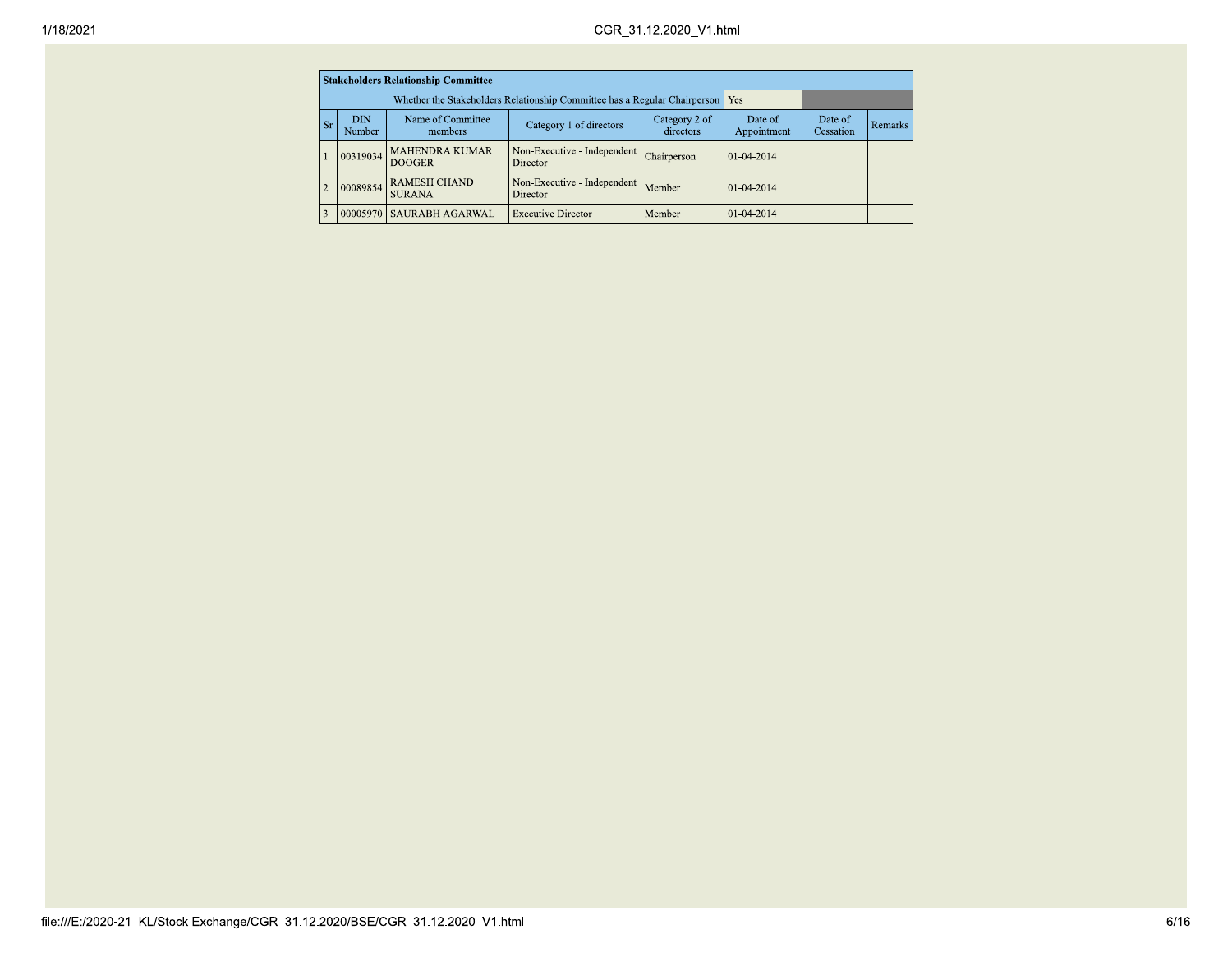|                                                                 | <b>Risk Management Committee</b> |                              |                            |                            |                        |                      |                |  |  |  |
|-----------------------------------------------------------------|----------------------------------|------------------------------|----------------------------|----------------------------|------------------------|----------------------|----------------|--|--|--|
| Whether the Risk Management Committee has a Regular Chairperson |                                  |                              |                            |                            |                        |                      |                |  |  |  |
| Sr                                                              | <b>DIN</b><br>Number             | Name of Committee<br>members | Category 1 of<br>directors | Category 2 of<br>directors | Date of<br>Appointment | Date of<br>Cessation | <b>Remarks</b> |  |  |  |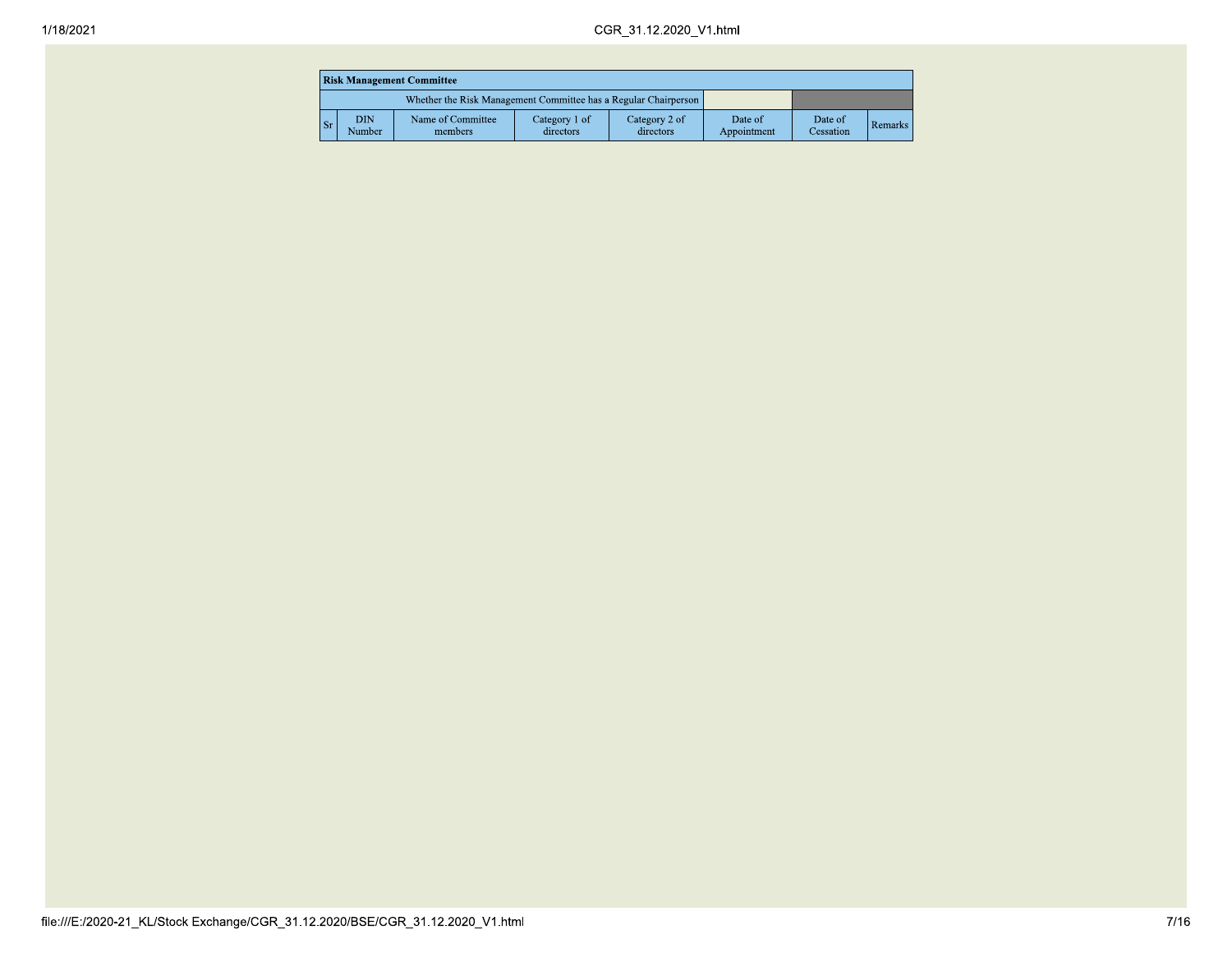|                |                      | <b>Corporate Social Responsibility Committee</b>                                      |                                                                                 |               |                   |                      |         |
|----------------|----------------------|---------------------------------------------------------------------------------------|---------------------------------------------------------------------------------|---------------|-------------------|----------------------|---------|
|                |                      |                                                                                       | Whether the Corporate Social Responsibility Committee has a Regular Chairperson |               |                   |                      |         |
| <b>Sr</b>      | <b>DIN</b><br>Number | Name of Committee<br>Category 2 of<br>Category 1 of directors<br>directors<br>members |                                                                                 |               |                   | Date of<br>Cessation | Remarks |
| $\mathbf{1}$   | 00005981             | <b>SATISH KUMAR</b><br><b>AGARWAL</b>                                                 | <b>Executive Director</b>                                                       | Chairperson   | $101 - 04 - 2014$ |                      |         |
| $\overline{c}$ | 00005973             | <b>SUNIL KUMAR</b><br><b>AGARWAL</b>                                                  | <b>Executive Director</b>                                                       | Member        | $101 - 04 - 2014$ |                      |         |
| 3              | 00319034             | <b>MAHENDRA KUMAR</b><br><b>DOOGER</b>                                                | Non-Executive - Independent<br>Director                                         | <b>Member</b> | $101 - 04 - 2014$ |                      |         |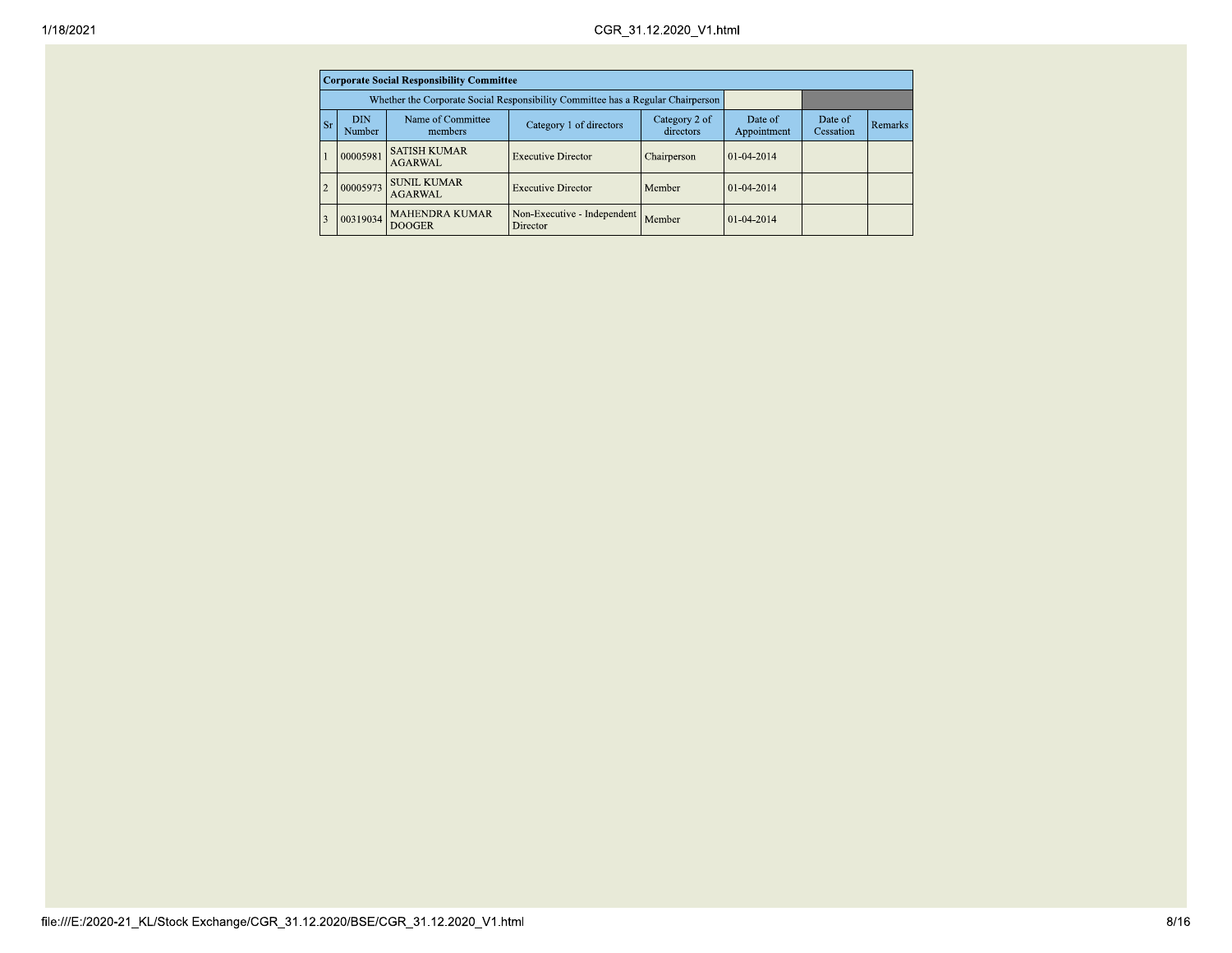| <b>Other Committee</b> |                                                                                                                                     |  |  |  |  |  |  |  |  |
|------------------------|-------------------------------------------------------------------------------------------------------------------------------------|--|--|--|--|--|--|--|--|
|                        | Sr   DIN Number   Name of Committee members   Name of other committee   Category 1 of directors   Category 2 of directors   Remarks |  |  |  |  |  |  |  |  |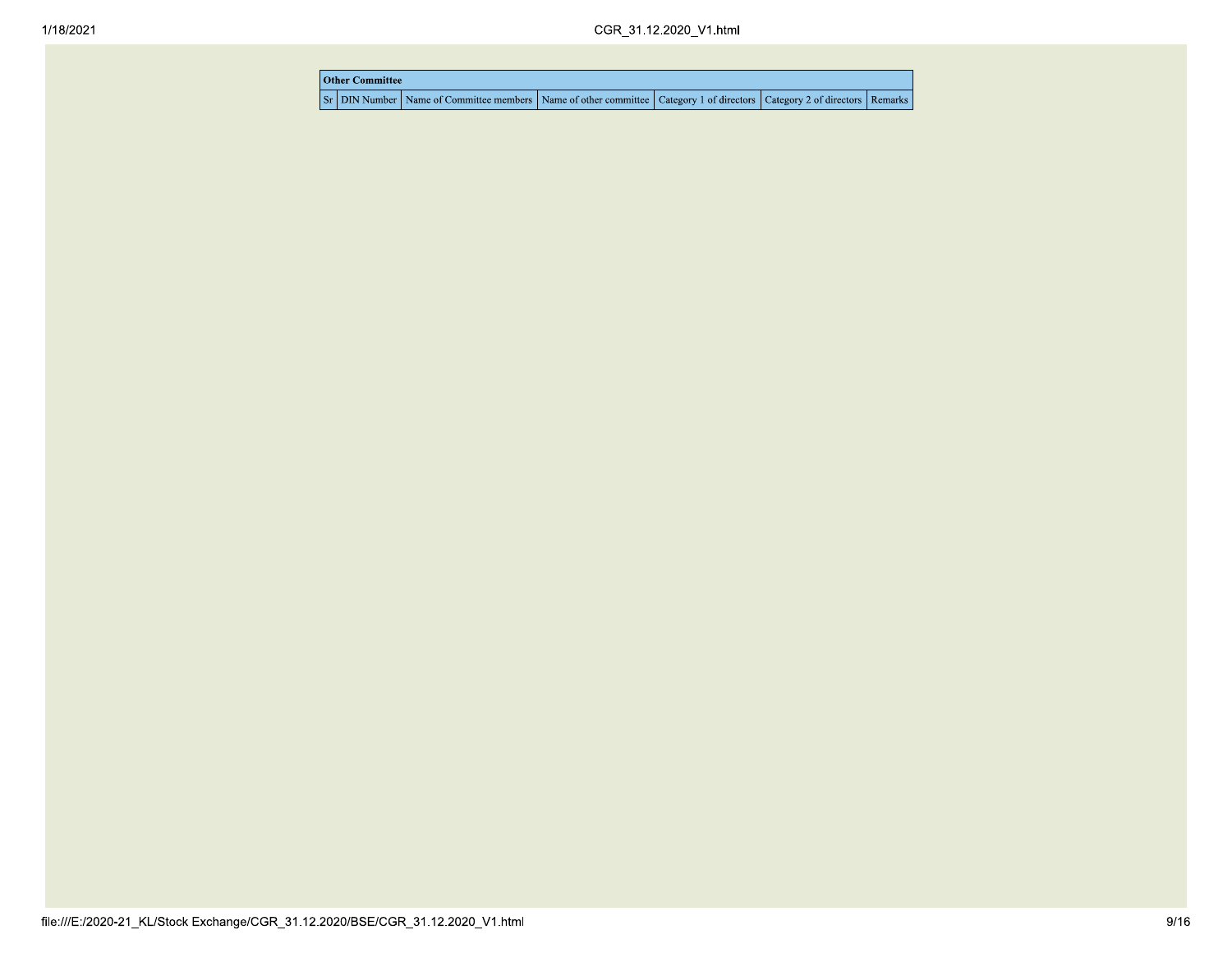|    | <b>Annexure 1</b>                                                   |                                                               |                                                                   |                                       |                                                     |                                           |                                                           |  |  |  |
|----|---------------------------------------------------------------------|---------------------------------------------------------------|-------------------------------------------------------------------|---------------------------------------|-----------------------------------------------------|-------------------------------------------|-----------------------------------------------------------|--|--|--|
|    | Annexure 1                                                          |                                                               |                                                                   |                                       |                                                     |                                           |                                                           |  |  |  |
|    | <b>III. Meeting of Board of Directors</b>                           |                                                               |                                                                   |                                       |                                                     |                                           |                                                           |  |  |  |
|    | Disclosure of notes on meeting of board of<br>directors explanatory |                                                               |                                                                   |                                       |                                                     |                                           |                                                           |  |  |  |
| Sr | Date(s) of meeting<br>(if any) in the<br>previous quarter           | $Date(s)$ of<br>meeting (if any)<br>in the current<br>quarter | Maximum gap between<br>any two consecutive (in<br>number of days) | Notes for<br>not<br>providing<br>Date | Whether<br>requirement of<br>Quorum met<br>(Yes/No) | Number of<br><b>Directors</b><br>present* | No. of Independent<br>Directors attending<br>the meeting* |  |  |  |
|    | 14-08-2020                                                          |                                                               |                                                                   |                                       | <b>Yes</b>                                          |                                           |                                                           |  |  |  |
| 2  |                                                                     | 09-11-2020                                                    | 86                                                                |                                       | Yes                                                 | 8                                         | 4                                                         |  |  |  |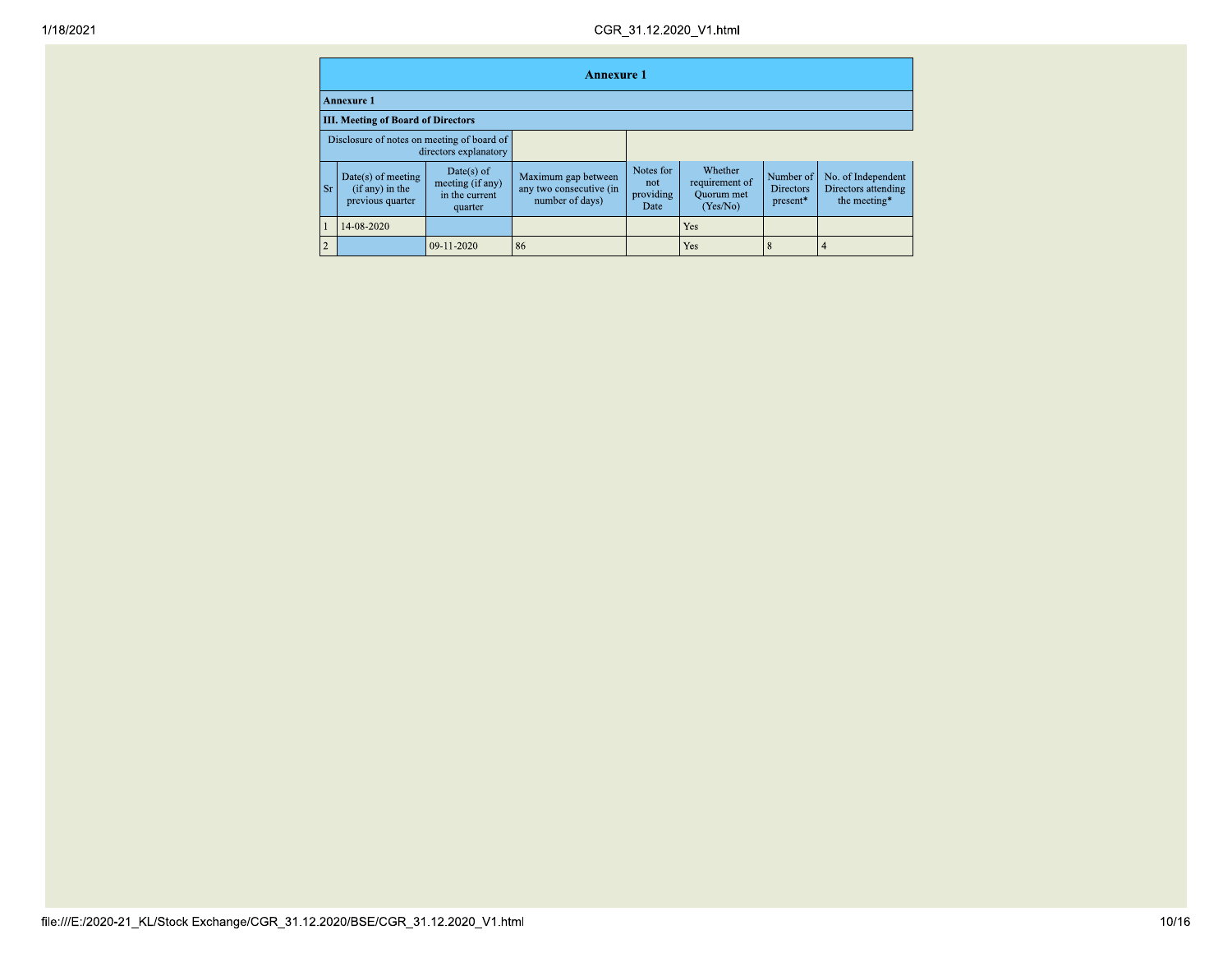|                | <b>Annexure 1</b>                                |                                                                                                          |                                                                      |                               |                                       |                                                        |                                                      |                                                                        |  |  |
|----------------|--------------------------------------------------|----------------------------------------------------------------------------------------------------------|----------------------------------------------------------------------|-------------------------------|---------------------------------------|--------------------------------------------------------|------------------------------------------------------|------------------------------------------------------------------------|--|--|
|                | <b>IV. Meeting of Committees</b>                 |                                                                                                          |                                                                      |                               |                                       |                                                        |                                                      |                                                                        |  |  |
|                |                                                  |                                                                                                          | Disclosure of notes on meeting of committees explanatory             |                               |                                       |                                                        |                                                      |                                                                        |  |  |
| <b>Sr</b>      | Name of<br>Committee                             | Date(s) of meeting (Enter<br>dates of Previous quarter and<br>Current quarter in<br>chronological order) | Maximum gap<br>between any two<br>consecutive (in<br>number of days) | Name of<br>other<br>committee | Reson for<br>not<br>providing<br>date | Whether<br>requirement<br>of Quorum<br>met<br>(Yes/No) | Number<br>$\alpha$ f<br><b>Directors</b><br>present* | No. of<br>Independent<br><b>Directors</b><br>attending the<br>meeting* |  |  |
|                | Audit<br>Committee                               | 14-08-2020                                                                                               |                                                                      |                               |                                       | Yes                                                    | $\overline{4}$                                       |                                                                        |  |  |
| $\overline{2}$ | Audit<br>Committee                               | 09-11-2020                                                                                               | 86                                                                   |                               |                                       | Yes                                                    | $\overline{4}$                                       |                                                                        |  |  |
| 3              | <b>Stakeholders</b><br>Relationship<br>Committee | 14-08-2020                                                                                               |                                                                      |                               |                                       | Yes                                                    | 3                                                    |                                                                        |  |  |
| $\overline{4}$ | <b>Stakeholders</b><br>Relationship<br>Committee | 09-11-2020                                                                                               |                                                                      |                               |                                       | Yes                                                    | 3                                                    |                                                                        |  |  |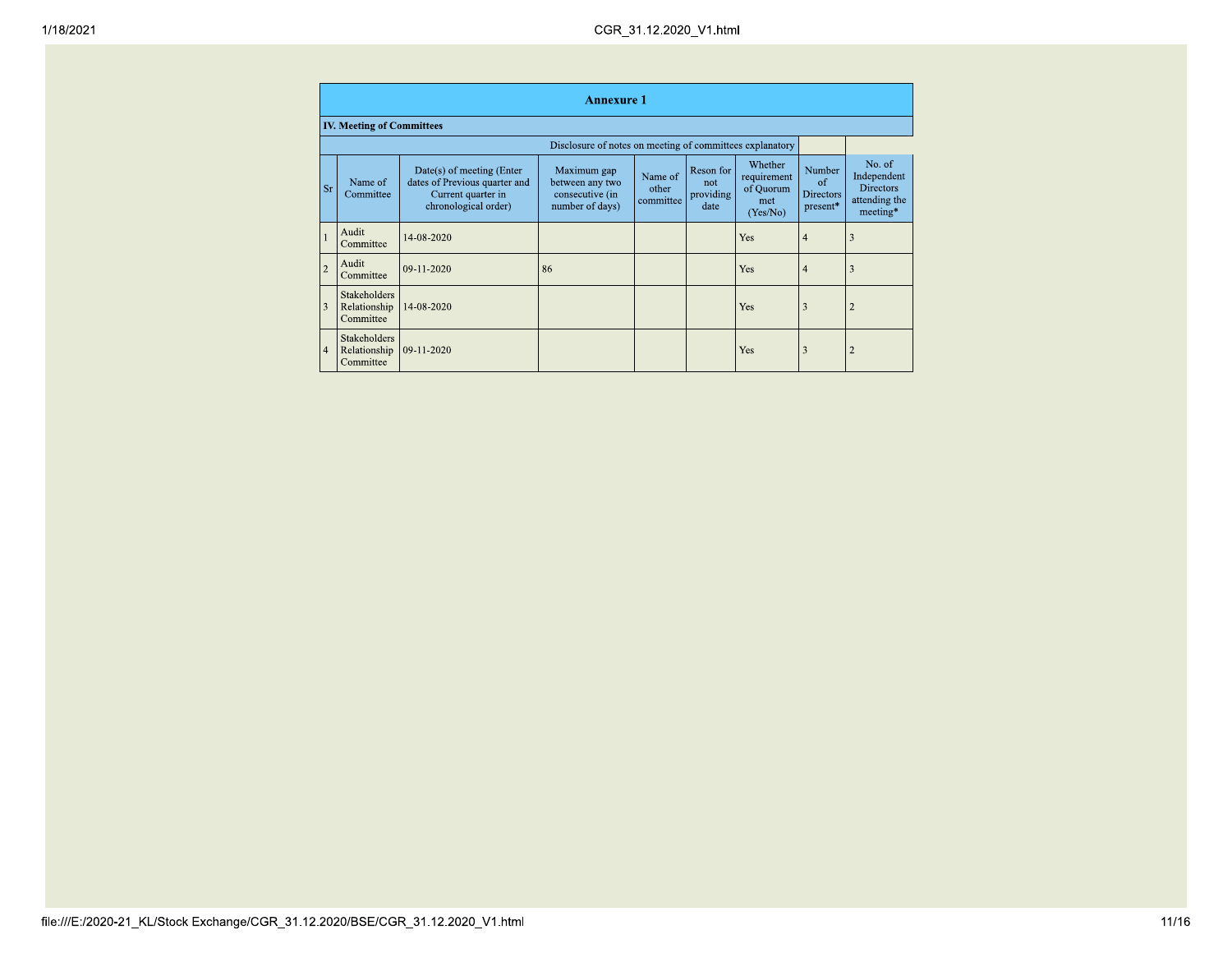|                                                                                                                                | Annexure 1                                                                                                |           |  |  |  |  |
|--------------------------------------------------------------------------------------------------------------------------------|-----------------------------------------------------------------------------------------------------------|-----------|--|--|--|--|
|                                                                                                                                | <b>V. Related Party Transactions</b>                                                                      |           |  |  |  |  |
| Compliance status<br>If status is "No" details of non-<br><b>Sr</b><br>Subject<br>(Yes/No/NA)<br>compliance may be given here. |                                                                                                           |           |  |  |  |  |
|                                                                                                                                | Whether prior approval of audit committee obtained                                                        | <b>NA</b> |  |  |  |  |
|                                                                                                                                | Whether shareholder approval obtained for material RPT                                                    | <b>NA</b> |  |  |  |  |
|                                                                                                                                | Whether details of RPT entered into pursuant to omnibus approval<br>have been reviewed by Audit Committee | <b>NA</b> |  |  |  |  |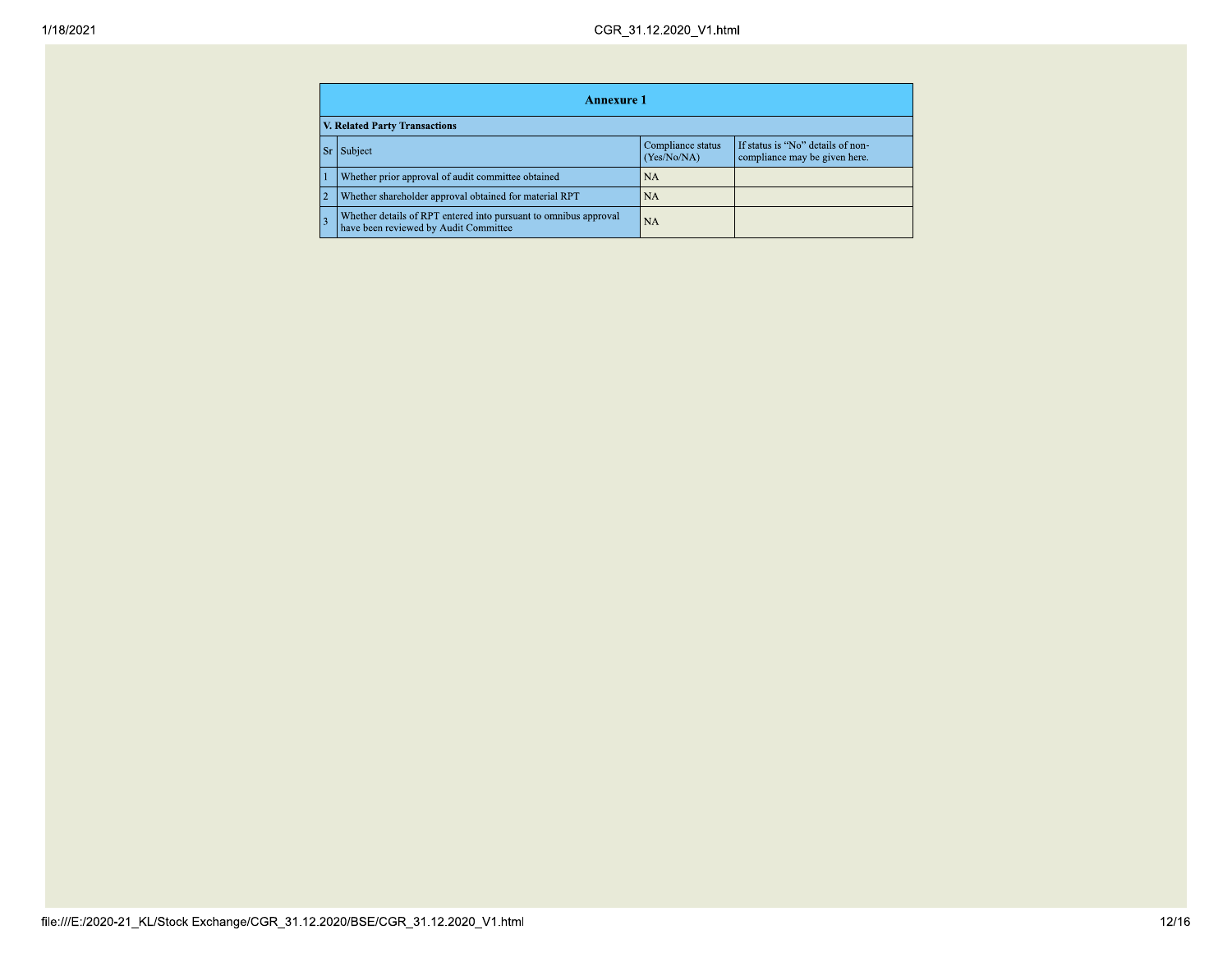|                         | <b>Annexure 1</b>                                                                                                                                                                                               |                               |  |  |  |
|-------------------------|-----------------------------------------------------------------------------------------------------------------------------------------------------------------------------------------------------------------|-------------------------------|--|--|--|
| <b>VI. Affirmations</b> |                                                                                                                                                                                                                 |                               |  |  |  |
| <b>Sr</b>               | Subject                                                                                                                                                                                                         | Compliance<br>status (Yes/No) |  |  |  |
|                         | The composition of Board of Directors is in terms of SEBI (Listing obligations and disclosure requirements)<br>Regulations, 2015                                                                                | Yes                           |  |  |  |
| $\overline{2}$          | The composition of the following committees is in terms of SEBI(Listing obligations and disclosure requirements)<br>Regulations, 2015 a. Audit Committee                                                        | Yes                           |  |  |  |
| $\overline{3}$          | The composition of the following committees is in terms of SEBI(Listing obligations and disclosure requirements)<br>Regulations, 2015. b. Nomination & remuneration committee                                   | Yes                           |  |  |  |
| $\vert$ 4               | The composition of the following committees is in terms of SEBI(Listing obligations and disclosure requirements)<br>Regulations, 2015. c. Stakeholders relationship committee                                   | Yes                           |  |  |  |
| 5                       | The composition of the following committees is in terms of SEBI(Listing obligations and disclosure requirements)<br>Regulations, 2015. d. Risk management committee (applicable to the top 500 listed entities) | <b>NA</b>                     |  |  |  |
| <b>6</b>                | The committee members have been made aware of their powers, role and responsibilities as specified in SEBI<br>(Listing obligations and disclosure requirements) Regulations, 2015.                              | Yes                           |  |  |  |
|                         | The meetings of the board of directors and the above committees have been conducted in the manner as specified in<br>SEBI (Listing obligations and disclosure requirements) Regulations, 2015.                  | Yes                           |  |  |  |
| $\overline{8}$          | This report and/or the report submitted in the previous quarter has been placed before Board of Directors.                                                                                                      | Yes                           |  |  |  |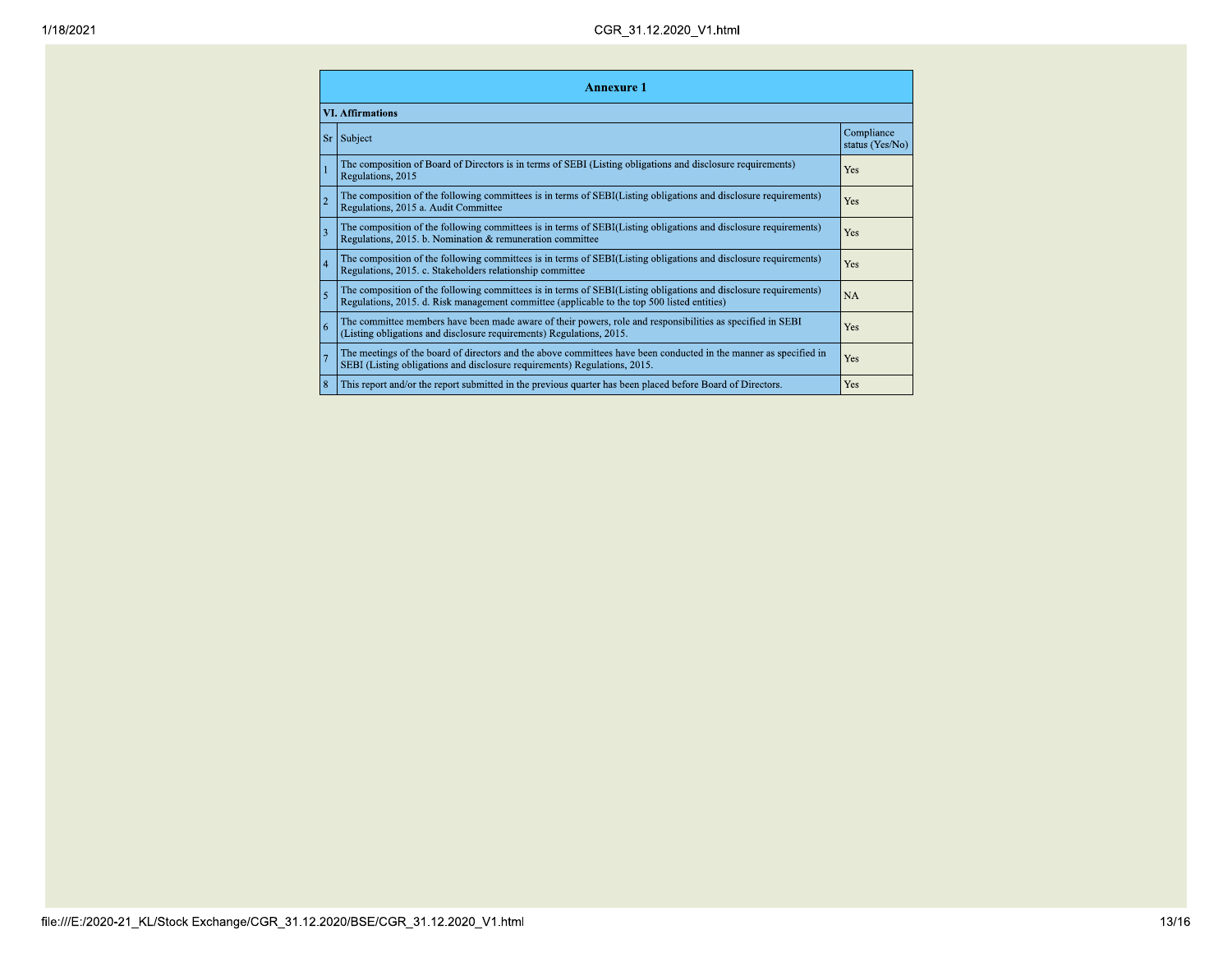| <b>Annexure 1</b> |                   |                      |
|-------------------|-------------------|----------------------|
| -Sr               | Subject           | Compliance status    |
|                   | Name of signatory | Satish Kumar Agarwal |
|                   | Designation       | Managing Director    |